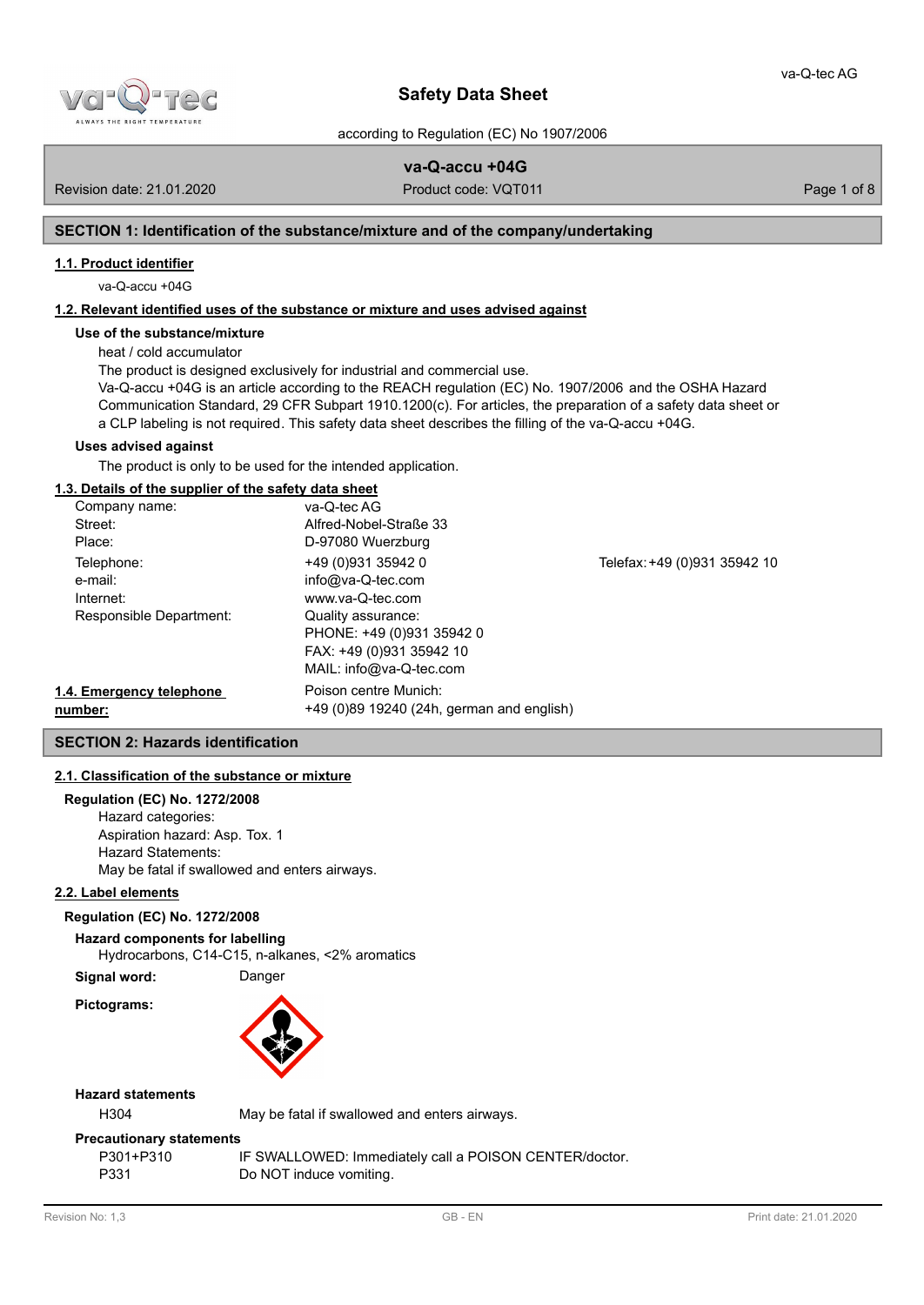

### according to Regulation (EC) No 1907/2006

|                                       | va-Q-accu +04G                                                              |             |  |
|---------------------------------------|-----------------------------------------------------------------------------|-------------|--|
| Revision date: 21.01.2020             | Product code: VQT011                                                        | Page 2 of 8 |  |
| P405                                  | Store locked up.                                                            |             |  |
| P <sub>502</sub>                      | Refer to manufacturer or supplier for information on recovery or recycling. |             |  |
| Special labelling of certain mixtures |                                                                             |             |  |
| EUH066                                | Repeated exposure may cause skin dryness or cracking.                       |             |  |
| Additional advice on labelling        |                                                                             |             |  |

There is no requirement for the product to be specially labelled according to EC directives or the corresponding national laws.

## **2.3. Other hazards**

This substance does not meet the PBT/vPvB criteria of REACH, Annex XIII.

# **SECTION 3: Composition/information on ingredients**

## **3.2. Mixtures**

#### **Hazardous components**

| <b>CAS No</b> | l Chemical name                                 |          | Quantity          |  |
|---------------|-------------------------------------------------|----------|-------------------|--|
|               | IEC No                                          | Index No | <b>REACH No</b>   |  |
|               | IGHS Classification                             |          |                   |  |
| 64771-72-8    | Hydrocarbons, C14-C15, n-alkanes, <2% aromatics |          | $90 - \le 100 \%$ |  |
|               | 1928-868-4                                      |          | 101-2119977112-40 |  |
|               | Asp. Tox. 1; H304 EUH066                        |          |                   |  |

Full text of H and EUH statements: see section 16.

## **SECTION 4: First aid measures**

### **4.1. Description of first aid measures**

#### **General information**

No special first aid measures necessary.

### **After inhalation**

Exposure by the respiratory tract is unlikely in its present form.

# **After contact with skin**

Remove contaminated, saturated clothing immediately. After contact with skin, wash immediately with plenty of water and soap. If skin irritation occurs: Get medical advice/attention.

### **After contact with eyes**

Rinse immediately carefully and thoroughly with eye-bath or water. In case of eye irritation consult an ophthalmologist. Remove contact lenses, if present and easy to do. Continue rinsing.

#### **After ingestion**

Do NOT induce vomiting. IF SWALLOWED: Immediately call a doctor.

# **4.2. Most important symptoms and effects, both acute and delayed**

Not hazardous to health when used as intended. Danger of aspiration.

## **4.3. Indication of any immediate medical attention and special treatment needed**

Treat symptomatically.

#### **SECTION 5: Firefighting measures**

### **5.1. Extinguishing media**

# **Suitable extinguishing media**

Co-ordinate fire-fighting measures to the fire surroundings.

### **Unsuitable extinguishing media**

Full water jet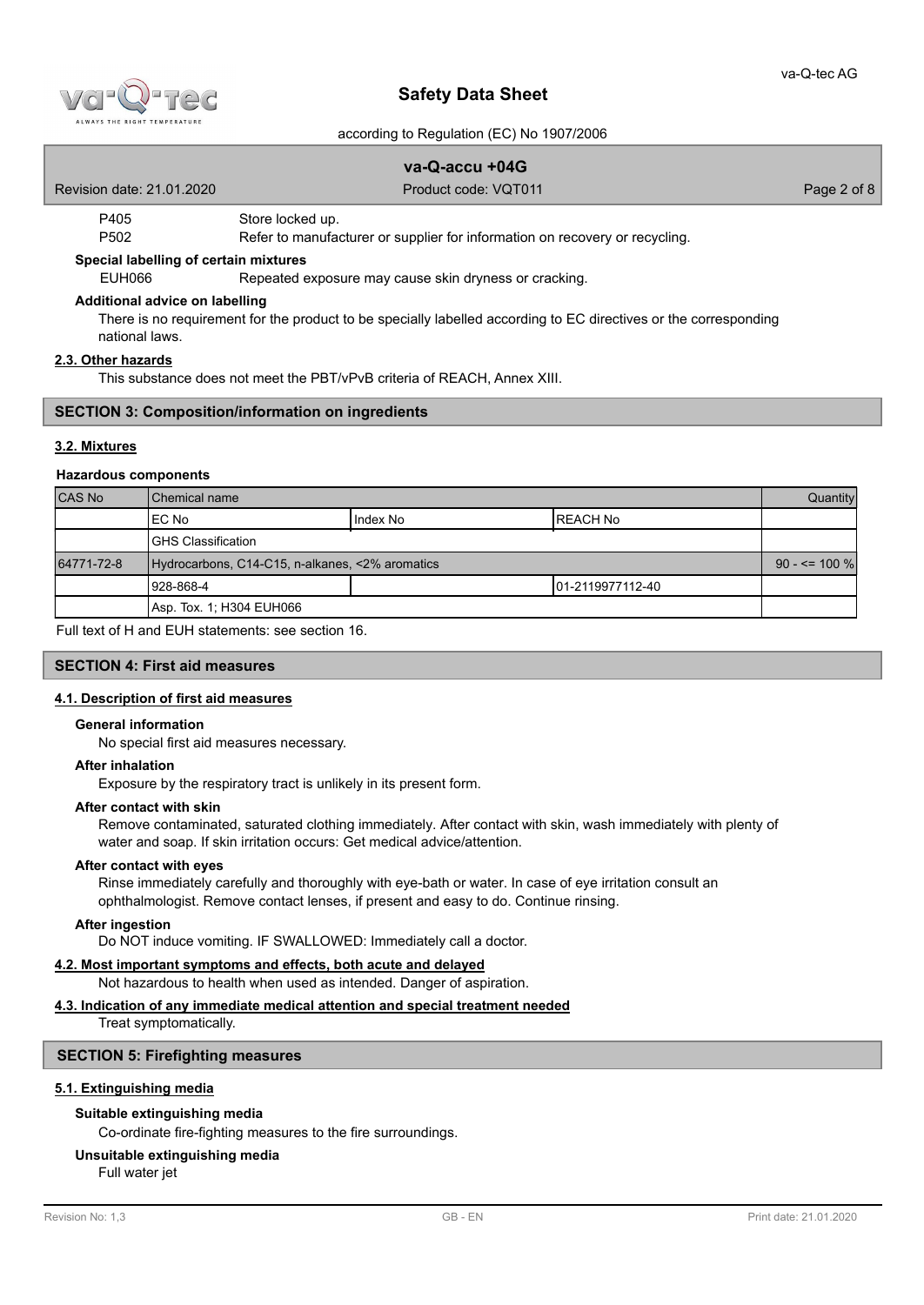

according to Regulation (EC) No 1907/2006

# **va-Q-accu +04G**

Revision date: 21.01.2020 **Product code: VQT011** Product code: VQT011 Page 3 of 8

# **5.2. Special hazards arising from the substance or mixture**

The product itself does not burn.

# **5.3. Advice for firefighters**

In case of fire: Wear self-contained breathing apparatus.

### **Additional information**

Collect contaminated fire extinguishing water separately. Do not allow entering drains or surface water.

### **SECTION 6: Accidental release measures**

### **6.1. Personal precautions, protective equipment and emergency procedures**

Avoid contact with skin, eyes and clothes.

# **6.2. Environmental precautions**

Do not allow to enter into surface water or drains.

# **6.3. Methods and material for containment and cleaning up**

Absorb with liquid-binding material (e.g. sand, diatomaceous earth, acid- or universal binding agents). Treat the recovered material as prescribed in the section on waste disposal. Clean contaminated articles and floor according to the environmental legislation.

## **6.4. Reference to other sections**

Safe handling: see section 7 Personal protection equipment: see section 8 Disposal: see section 13

# **SECTION 7: Handling and storage**

# **7.1. Precautions for safe handling**

#### **Advice on safe handling**

Avoid contact with skin, eyes and clothes. Wear personal protection equipment (refer to section 8).

# **7.2. Conditions for safe storage, including any incompatibilities**

### **Requirements for storage rooms and vessels**

Keep container tightly closed in a cool, well-ventilated place.

### **Hints on joint storage**

Keep away from food, drink and animal feedingstuffs.

# **7.3. Specific end use(s)**

## heat / cold accumulator

The product is designed exclusively for industrial and commercial use.

Va-Q-accu +04G is an article according to the REACH regulation (EC) No. 1907/2006 and the OSHA Hazard Communication Standard, 29 CFR Subpart 1910.1200(c). For articles, the preparation of a safety data sheet or a CLP labeling is not required. This safety data sheet describes the filling of the va-Q-accu +04G.

## **SECTION 8: Exposure controls/personal protection**

## **8.1. Control parameters**

# **Additional advice on limit values**

Currently there are no exposure limits available.

## **8.2. Exposure controls**

### **Protective and hygiene measures**

Avoid contact with skin, eyes and clothes. Remove contaminated, saturated clothing immediately. When using do not eat or drink. Wash hands before breaks and after work. Wash hands before breaks and after work.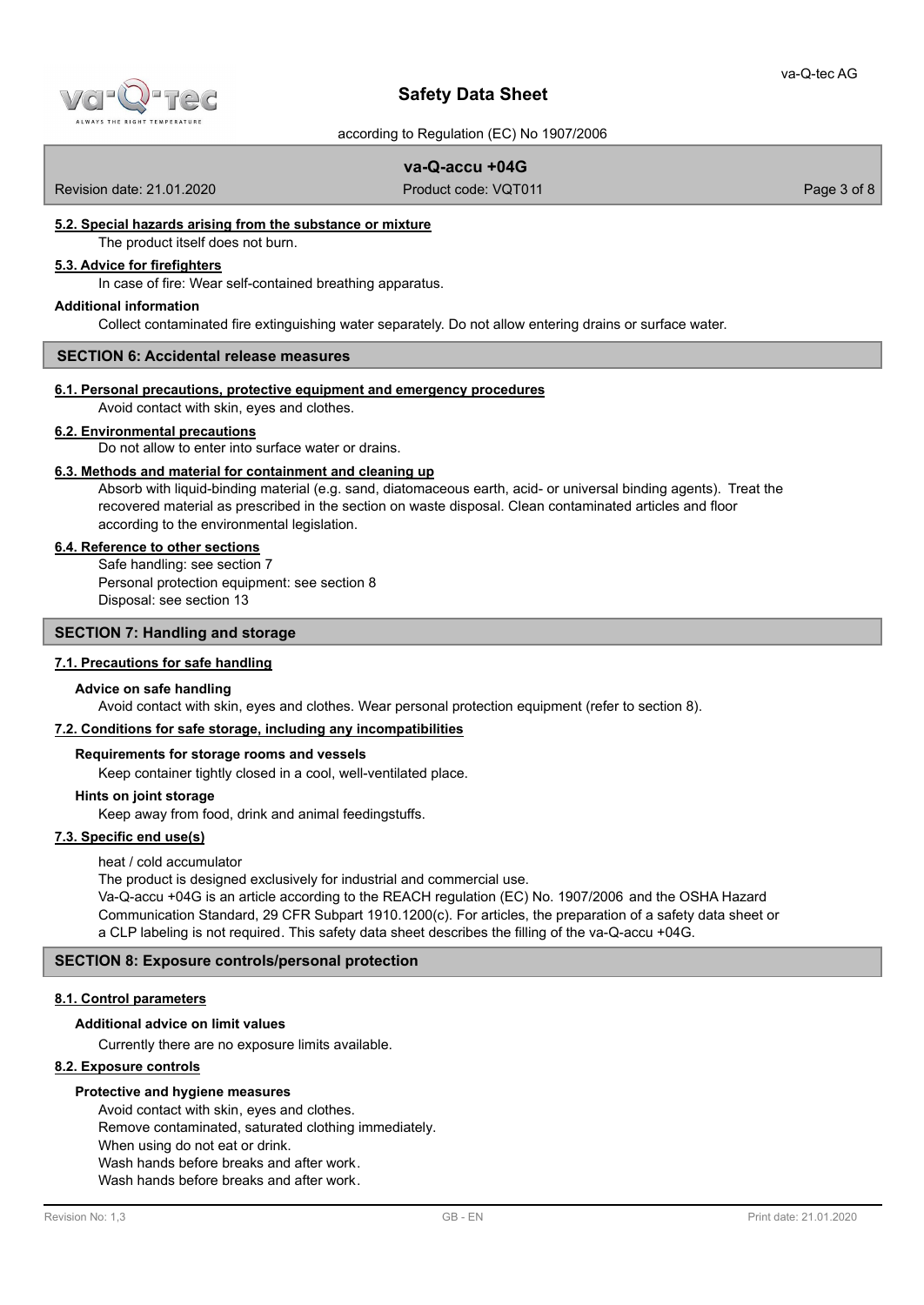

according to Regulation (EC) No 1907/2006

# **va-Q-accu +04G**

Revision date: 21.01.2020 **Product code: VQT011** Product code: VQT011 Page 4 of 8

# **Eye/face protection**

Under normal usage conditions, not necessary.

At the place of work (in production and when refilling): Tightly sealed safety glasses.

# **Hand protection**

Under normal usage conditions, not necessary.

At the place of work (in production and when refilling): Tested protective gloves must be worn.

Suitable material: NBR (Nitrile rubber). PVC (Polyvinyl chloride). NR (Natural rubber (Caoutchouc), Natural latex).

penetration time (maximum wearing period): >8h

Thickness of glove material: 0,35 mm NBR (Nitrile rubber). | 0,5 mm PVC (Polyvinyl chloride). | 0,5 mm NR (Natural rubber (Caoutchouc), Natural latex).

For special purposes, it is recommended to check the resistance to chemicals of the protective gloves mentioned above together with the supplier of these gloves.

### **Skin protection**

Wear suitable protective clothing. Long-sleeved working clothes are recommended.

## **Respiratory protection**

In case of inadequate ventilation wear respiratory protection. Within the recommended use and adequate ventilation no respiratory protection is necessary.

## **SECTION 9: Physical and chemical properties**

# **9.1. Information on basic physical and chemical properties**

| Physical state:                          | Liquid         |                   |                    |
|------------------------------------------|----------------|-------------------|--------------------|
| Colour:                                  | blue           |                   |                    |
| Odour:                                   | characteristic |                   |                    |
|                                          |                |                   | <b>Test method</b> |
| pH-Value:                                |                | not applicable    |                    |
| Changes in the physical state            |                |                   |                    |
| Melting point:                           |                | $2-8$ °C          |                    |
| Initial boiling point and boiling range: |                | $>240$ °C         |                    |
| Sublimation point:                       |                | no data available |                    |
| Softening point:                         |                | no data available |                    |
| Pour point:                              |                | no data available |                    |
| Flash point:                             |                | >110 °C           |                    |
| Sustaining combustion:                   |                | No data available |                    |
| <b>Flammability</b>                      |                |                   |                    |
| Solid:                                   |                | no data available |                    |
| Gas:                                     |                | no data available |                    |
| <b>Explosive properties</b>              |                |                   |                    |
| no data available                        |                |                   |                    |
| Lower explosion limits:                  |                | no data available |                    |
| Upper explosion limits:                  |                | no data available |                    |
| Ignition temperature:                    |                | no data available |                    |
| <b>Auto-ignition temperature</b>         |                |                   | 205                |
| Solid:                                   |                | no data available |                    |
| Gas:                                     |                | no data available |                    |
| Decomposition temperature:               |                | no data available |                    |
| <b>Oxidizing properties</b>              |                |                   |                    |
| Not oxidising.                           |                |                   |                    |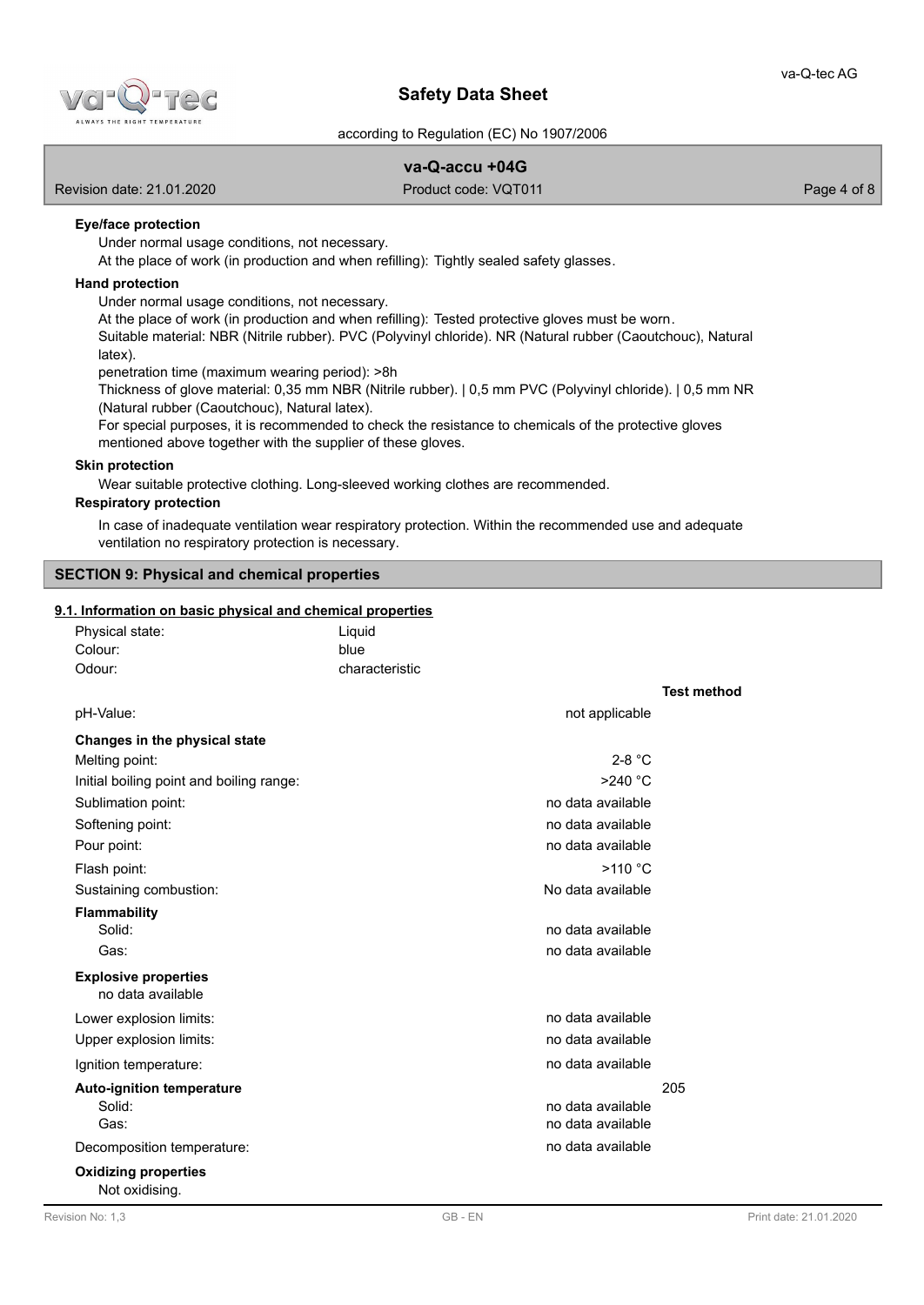

according to Regulation (EC) No 1907/2006

|                                                   | va-Q-accu +04G                                |                                   |
|---------------------------------------------------|-----------------------------------------------|-----------------------------------|
| Revision date: 21.01.2020                         | Product code: VQT011                          | Page 5 of 8                       |
| Vapour pressure:                                  | no data available                             |                                   |
| Vapour pressure:                                  | no data available                             |                                   |
| Density:<br>Bulk density:                         | $0,76$ g/cm <sup>3</sup><br>no data available |                                   |
| Water solubility:                                 | practically insoluble                         |                                   |
| Solubility in other solvents<br>no data available |                                               |                                   |
| Partition coefficient:                            | no data available                             |                                   |
| Viscosity / dynamic:                              | no data available                             |                                   |
| Viscosity / kinematic:                            |                                               | 2,2 mm <sup>2</sup> /s ASTM D 446 |
| Flow time:                                        | no data available                             |                                   |
| Vapour density:                                   | no data available                             |                                   |
| Evaporation rate:                                 | no data available                             |                                   |
| Solvent separation test:                          | no data available                             |                                   |
| Solvent content:                                  | no data available                             |                                   |
| 9.2. Other information                            |                                               |                                   |
| no data available                                 |                                               |                                   |

# **SECTION 10: Stability and reactivity**

## **10.1. Reactivity**

No hazardous reaction when handled and stored according to provisions.

### **10.2. Chemical stability**

The product is stable under storage at normal ambient temperatures.

## **10.3. Possibility of hazardous reactions**

No hazardous reaction when handled and stored according to provisions.

#### **10.4. Conditions to avoid**

No information available.

# **10.5. Incompatible materials**

No information available.

# **10.6. Hazardous decomposition products**

No known hazardous decomposition products.

# **SECTION 11: Toxicological information**

## **11.1. Information on toxicological effects**

## **Acute toxicity**

Based on available data, the classification criteria are not met.

### **Irritation and corrosivity**

Based on available data, the classification criteria are not met.

#### **Sensitising effects**

Based on available data, the classification criteria are not met.

## **Carcinogenic/mutagenic/toxic effects for reproduction**

Based on available data, the classification criteria are not met.

### **STOT-single exposure**

Based on available data, the classification criteria are not met.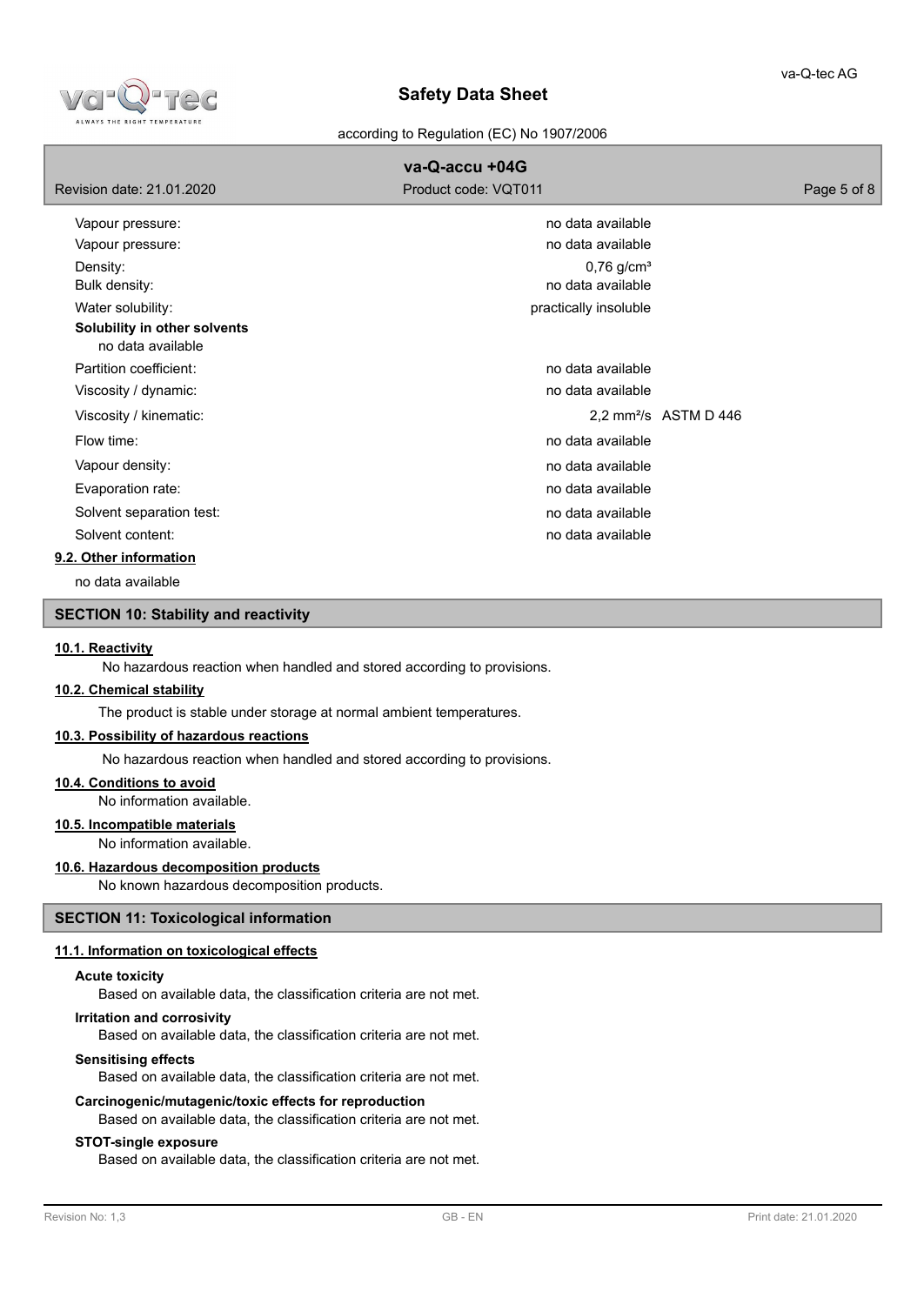

according to Regulation (EC) No 1907/2006

# **va-Q-accu +04G**

Revision date: 21.01.2020 **Product code: VQT011** Product code: VQT011 Page 6 of 8

# **STOT-repeated exposure**

Repeated exposure may cause skin dryness or cracking.

# **Aspiration hazard**

May be fatal if swallowed and enters airways.

# **SECTION 12: Ecological information**

### **12.1. Toxicity**

The product is not: Ecotoxic.

# **12.2. Persistence and degradability**

There are no data available on the mixture itself.

### **12.3. Bioaccumulative potential**

There are no data available on the mixture itself.

## **12.4. Mobility in soil**

There are no data available on the mixture itself.

# **12.5. Results of PBT and vPvB assessment**

The substances in the mixture do not meet the PBT/vPvB criteria according to REACH, annex XIII.

## **12.6. Other adverse effects**

No information available.

# **Further information**

Avoid release to the environment.

### **SECTION 13: Disposal considerations**

# **13.1. Waste treatment methods**

### **Disposal recommendations**

Dispose of waste according to applicable legislation. According to the European Waste Catalogue (EWC), allocation of waste identity numbers/waste descriptions must be carried out in a specific way for every industry and process.

# **List of Wastes Code - contaminated packaging**

WASTE PACKAGING; ABSORBENTS, WIPING CLOTHS, FILTER MATERIALS AND PROTECTIVE CLOTHING NOT OTHERWISE SPECIFIED; packaging (including separately collected municipal packaging waste); plastic packaging 150102

## **Contaminated packaging**

Wash with plenty of water. Completely emptied packages can be recycled.

# **SECTION 14: Transport information**

### **Land transport (ADR/RID)**

|  | <b>14.1. UN number:</b> |  |
|--|-------------------------|--|
|  |                         |  |

No dangerous good in sense of this transport regulation. **14.2. UN proper shipping name:** No dangerous good in sense of this transport regulation. **14.3. Transport hazard class(es):** No dangerous good in sense of this transport regulation. **14.4. Packing group:** No dangerous good in sense of this transport regulation.

**Inland waterways transport (ADN) 14.1. UN number:** No dangerous good in sense of this transport regulation. **14.2. UN proper shipping name:** No dangerous good in sense of this transport regulation. **14.3. Transport hazard class(es):** No dangerous good in sense of this transport regulation.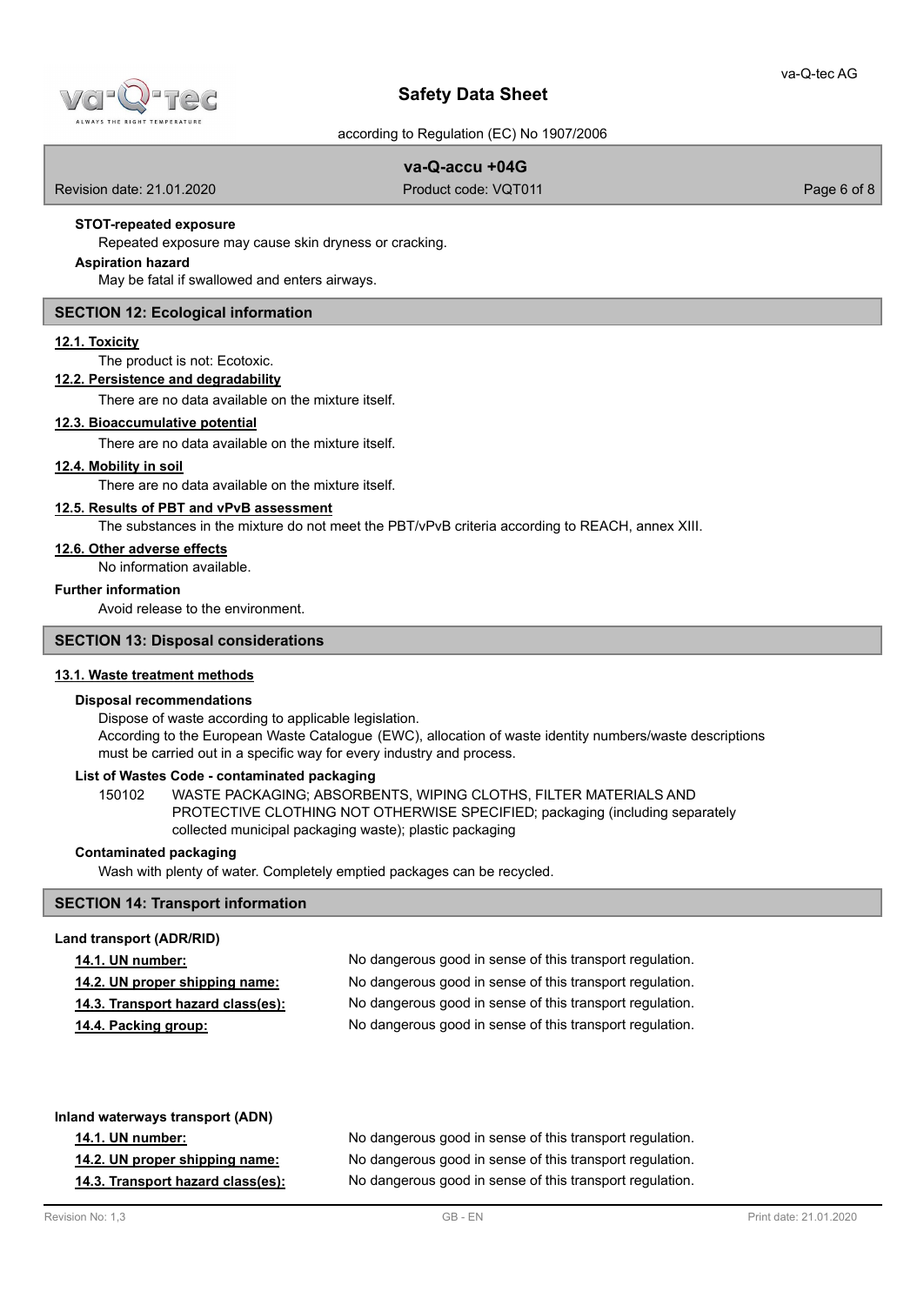

according to Regulation (EC) No 1907/2006

| va-Q-accu +04G                                                                                         |                                                                                                               |             |  |
|--------------------------------------------------------------------------------------------------------|---------------------------------------------------------------------------------------------------------------|-------------|--|
| Revision date: 21.01.2020                                                                              | Product code: VQT011                                                                                          | Page 7 of 8 |  |
| 14.4. Packing group:                                                                                   | No dangerous good in sense of this transport regulation.                                                      |             |  |
| <b>Marine transport (IMDG)</b>                                                                         |                                                                                                               |             |  |
| 14.1. UN number:                                                                                       | No dangerous good in sense of this transport regulation.                                                      |             |  |
| 14.2. UN proper shipping name:                                                                         | No dangerous good in sense of this transport regulation.                                                      |             |  |
| 14.3. Transport hazard class(es):                                                                      | No dangerous good in sense of this transport regulation.                                                      |             |  |
| 14.4. Packing group:                                                                                   | No dangerous good in sense of this transport regulation.                                                      |             |  |
| Air transport (ICAO-TI/IATA-DGR)                                                                       |                                                                                                               |             |  |
| 14.1. UN number:                                                                                       | No dangerous good in sense of this transport regulation.                                                      |             |  |
| 14.2. UN proper shipping name:                                                                         | No dangerous good in sense of this transport regulation.                                                      |             |  |
| 14.3. Transport hazard class(es):                                                                      | No dangerous good in sense of this transport regulation.                                                      |             |  |
| 14.4. Packing group:                                                                                   | No dangerous good in sense of this transport regulation.                                                      |             |  |
| 14.5. Environmental hazards                                                                            |                                                                                                               |             |  |
| ENVIRONMENTALLY HAZARDOUS:                                                                             | no                                                                                                            |             |  |
| 14.6. Special precautions for user                                                                     |                                                                                                               |             |  |
| No special measures are necessary.                                                                     |                                                                                                               |             |  |
| 14.7. Transport in bulk according to Annex II of Marpol and the IBC Code                               |                                                                                                               |             |  |
| not applicable                                                                                         |                                                                                                               |             |  |
| <b>SECTION 15: Regulatory information</b>                                                              |                                                                                                               |             |  |
|                                                                                                        | 15.1. Safety, health and environmental regulations/legislation specific for the substance or mixture          |             |  |
| EU regulatory information                                                                              |                                                                                                               |             |  |
|                                                                                                        |                                                                                                               |             |  |
| 2004/42/EC (VOC):<br>Information according to 2012/18/EU                                               | 0%                                                                                                            |             |  |
| (SEVESO III):                                                                                          | Not subject to 2012/18/EU (SEVESO III)                                                                        |             |  |
| <b>Additional information</b>                                                                          |                                                                                                               |             |  |
| Regulation (EC) No. 648/2004 (Detergents regulation): not applicable                                   |                                                                                                               |             |  |
| Regulation (EC) No 850/2004 [POP-Regulation]: not applicable                                           | Regulation (EC) No. 1005/2009 on substances that lead to the depletion of the ozone layer: not applicable     |             |  |
|                                                                                                        | This mixture contains the following substances of very high concern (SVHC) which are included in the          |             |  |
| Candidate List according to Article 59 of REACH: none                                                  |                                                                                                               |             |  |
|                                                                                                        | This mixture contains the following substances of very high concern (SVHC) which are subject to authorisation |             |  |
| according to Annex XIV of REACH: none                                                                  |                                                                                                               |             |  |
| National regulatory information                                                                        |                                                                                                               |             |  |
| Water hazard class (D):                                                                                | 1 - slightly hazardous to water                                                                               |             |  |
| <b>Additional information</b>                                                                          |                                                                                                               |             |  |
| Observe in addition any national regulations!                                                          |                                                                                                               |             |  |
| 15.2. Chemical safety assessment                                                                       |                                                                                                               |             |  |
|                                                                                                        | Chemical safety assessments for substances in this mixture were not carried out.                              |             |  |
| <b>SECTION 16: Other information</b>                                                                   |                                                                                                               |             |  |
| Abbreviations and acronyms                                                                             |                                                                                                               |             |  |
|                                                                                                        | ADR: Accord européen sur le transport des marchandises dangereuses par Route                                  |             |  |
|                                                                                                        | (European Agreement concerning the International Carriage of Dangerous Goods by Road)                         |             |  |
| IMDG: International Maritime Code for Dangerous Goods<br>IATA: International Air Transport Association |                                                                                                               |             |  |

MARPOL: Maritime Pollution Convention

GHS: Globally Harmonized System of Classification and Labelling of Chemicals